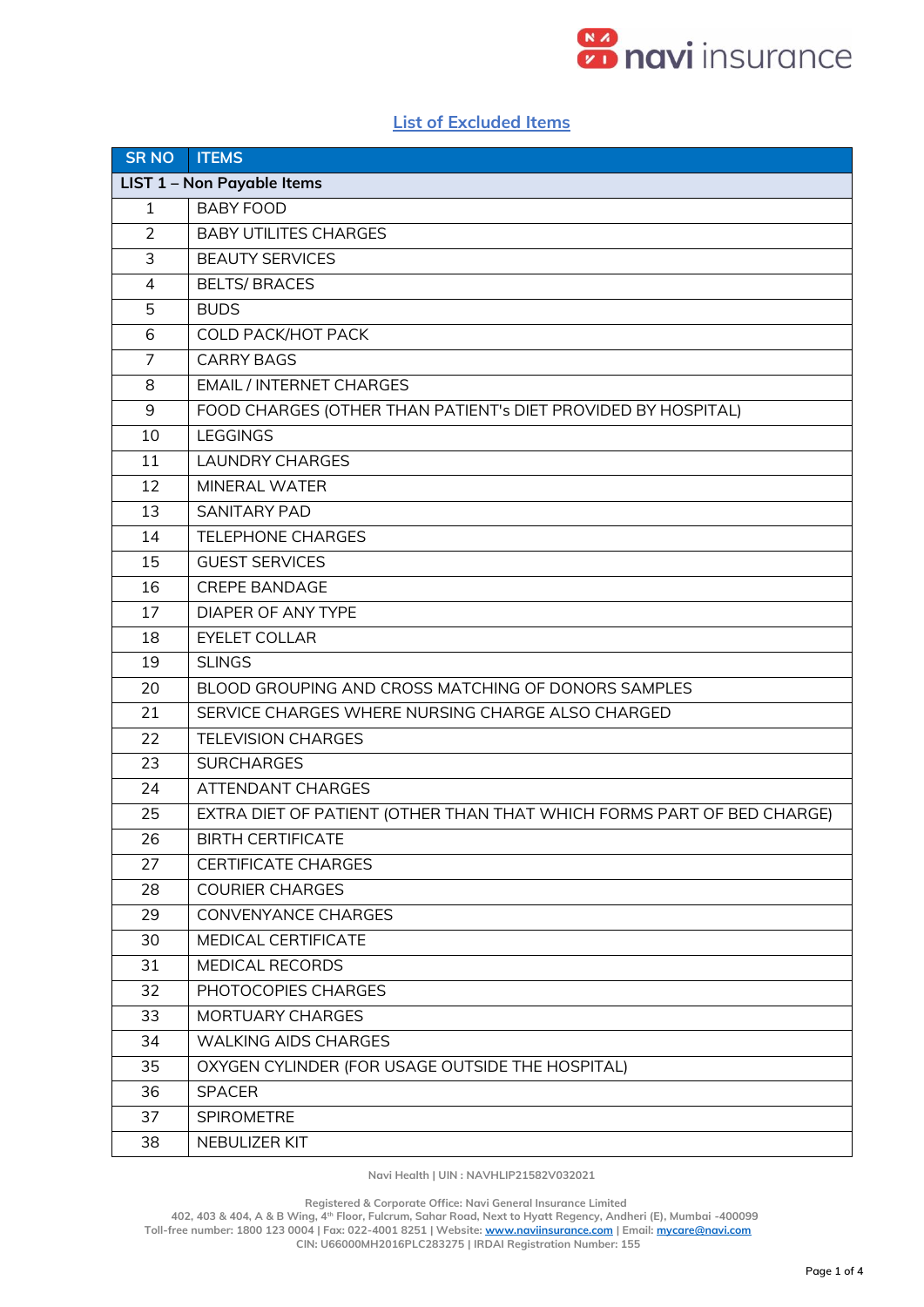

| 39             | <b>STEAM INHALER</b>                                                          |
|----------------|-------------------------------------------------------------------------------|
| 40             | <b>ARMSLING</b>                                                               |
| 41             | <b>THERMOMETER</b>                                                            |
| 42             | <b>CERVICAL COLLAR</b>                                                        |
| 43             | <b>SPLINT</b>                                                                 |
| 44             | <b>DIABETIC FOOT WEAR</b>                                                     |
| 45             | KNEE BRACES (LONG / SHORT / HINGED)                                           |
| 46             | KNEE IMMOBILIZER / SHOULDER IMMOBILIZER                                       |
| 47             | <b>LUMBO SACRAL BELT</b>                                                      |
| 48             | NIMBUS BED OR WATER OR AIR BED CHARGES                                        |
| 49             | AMBULANCE COLLAR                                                              |
| 50             | AMBULANCE EQUIPMENT                                                           |
| 51             | <b>ABDOMINAL BINDER</b>                                                       |
| 52             | PRIVATE NURSES CHARGES - SPECIAL NURSING CHARGES                              |
| 53             | <b>SUGAR FREE TABLETS</b>                                                     |
| 54             | CREAMS POWDERS LOTIONS (Toileteries are not payable, only prescribed medical  |
|                | pharmaceuticals payable)                                                      |
| 55             | <b>ECG ELECTRODES</b>                                                         |
| 56             | <b>GLOVES</b>                                                                 |
| 57             | <b>NEBULISATION KIT</b>                                                       |
| 58             | ANY KIT WITH NO DETAILS MENTIONED [DELIVERY KIT, ORTHOKIT, RECOVERY KIT, ETC] |
| 59             | KIDNEY TRAY                                                                   |
| 60             | <b>MASK</b>                                                                   |
| 61             | <b>OUNCE GLASS</b>                                                            |
| 62             | <b>OXYGEN MASK</b>                                                            |
| 63             | PELVIC TRACTION BELT                                                          |
| 64             | PAN CAN                                                                       |
| 65             | <b>TROLLY COVER</b>                                                           |
| 66             | UROMETER, URINE JUG                                                           |
| 67             | AMBULANCE                                                                     |
| 68             | <b>VASOFIX SAFETY</b>                                                         |
|                | LIST II - ITEMS THAT ARE TO BE SUBSUMED INTO ROOM CHARGES                     |
| $\mathbf{1}$   | BABY CHARGES (UNLESS SPECIFIED/INDICATED)                                     |
| 2              | <b>HAND WASH</b>                                                              |
| 3              | <b>SHOE COVER</b>                                                             |
| 4              | <b>CAPS</b>                                                                   |
| 5              | <b>CRADLE CHARGES</b>                                                         |
| 6              | COMB                                                                          |
| $\overline{7}$ | EAU-DE-COLOGNE / ROOM FRESHNERS                                               |
| 8              | <b>FOOT COVER</b>                                                             |
| 9              | GOWN                                                                          |
| 10             | <b>SLIPPERS</b>                                                               |

**Navi Health | UIN : NAVHLIP21582V032021**

 **Registered & Corporate Office: Navi General Insurance Limited**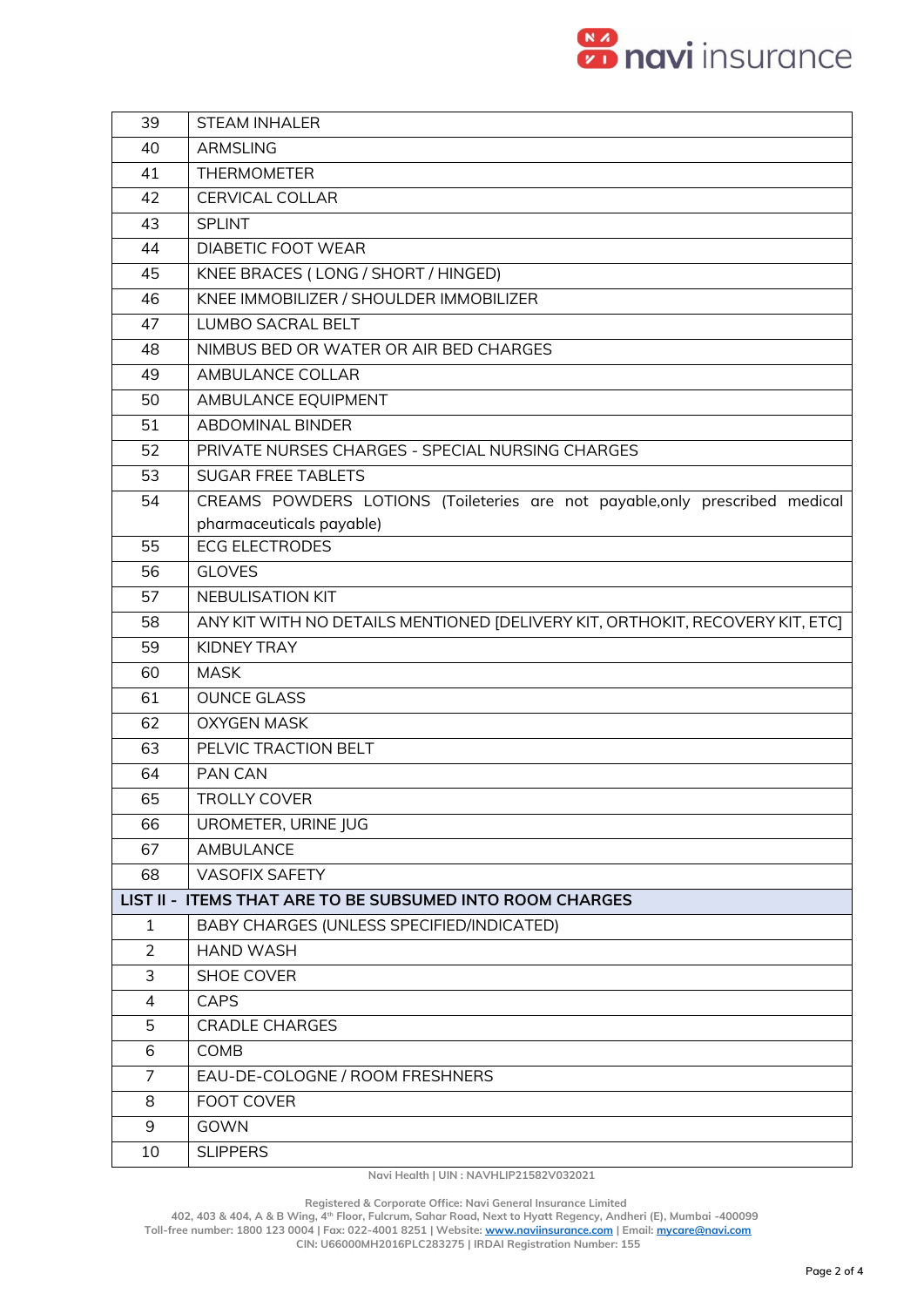

| 11             | <b>TISSUE PAPER</b>                                             |
|----------------|-----------------------------------------------------------------|
| 12             | <b>TOOTH PASTE</b>                                              |
| 13             | <b>TOOTH BRUSH</b>                                              |
| 14             | <b>BED PAN</b>                                                  |
| 15             | <b>FACE MASK</b>                                                |
| 16             | <b>FLEXI MASK</b>                                               |
| 17             | <b>HAND HOLDER</b>                                              |
| 18             | SPUTUM CUP                                                      |
| 19             | <b>DISINFECTANT LOTIONS</b>                                     |
| 20             | <b>LUXURY TAX</b>                                               |
| 21             | <b>HVAC</b>                                                     |
| 22             | <b>HOUSE KEEPING CHARGES</b>                                    |
| 23             | AIR CONDITIONER CHARGES                                         |
| 24             | IM IV INJECTION CHARGES                                         |
| 25             | <b>CLEAN SHEET</b>                                              |
| 26             | BLANKET / WARMER BLANKET                                        |
| 27             | <b>ADMISSION KIT</b>                                            |
| 28             | <b>DIABETIC CHART CHARGES</b>                                   |
| 29             | DOCUMENTATION CHARGES / ADMINISTRATIVE EXPENSES                 |
| 30             | <b>DISCHARGE PROCEDURE CHARGES</b>                              |
| 31             | <b>DAILY CHART CHARGES</b>                                      |
| 32             | ENTRANCE PASS / VISITORS PASS CHARGES                           |
| 33             | EXPENSES RELATED TO PRESCRIPTION ON DISCHARGE                   |
| 34             | FILE OPENING CHARGES                                            |
| 35             | INCIDENTAL EXPENSES / MISC. CHARGES (NOT EXPLAINED)             |
| 36             | PATIENT IDENTIFICATION BAND / NAME TAG                          |
| 37             | PULSEOXYMETER CHARGES                                           |
|                | LIST III – ITEMS THAT ARE TO BE SUBSUMED INTO PROCEDURE CHARGES |
| 1              | <b>HAIR REMOVAL CREAM</b>                                       |
| $\overline{2}$ | DISPOSABLE RAZOR CHARGES (FOR SITE PREPARATIONS)                |
| 3              | <b>EYE PAD</b>                                                  |
| 4              | <b>EYE SHEILD</b>                                               |
| 5              | <b>CAMERA COVER</b>                                             |
| 6              | DVD, CD CHARGES                                                 |
| $\overline{7}$ | <b>GAUSE SOFT</b>                                               |
| 8              | <b>GAUZE</b>                                                    |
| 9              | WARD AND THEATRE BOOKING CHARGES                                |
| 10             | ARTHROSCOPY AND ENDOSCOPY INSTRUMENTS                           |
| 11             | MICROSCOPE COVER                                                |
| 12             | SURGICAL BLADES, HARMONIC SCALPEL, SHAVER                       |
| 13             | SURGICAL DRILL                                                  |

**Navi Health | UIN : NAVHLIP21582V032021**

 **Registered & Corporate Office: Navi General Insurance Limited**